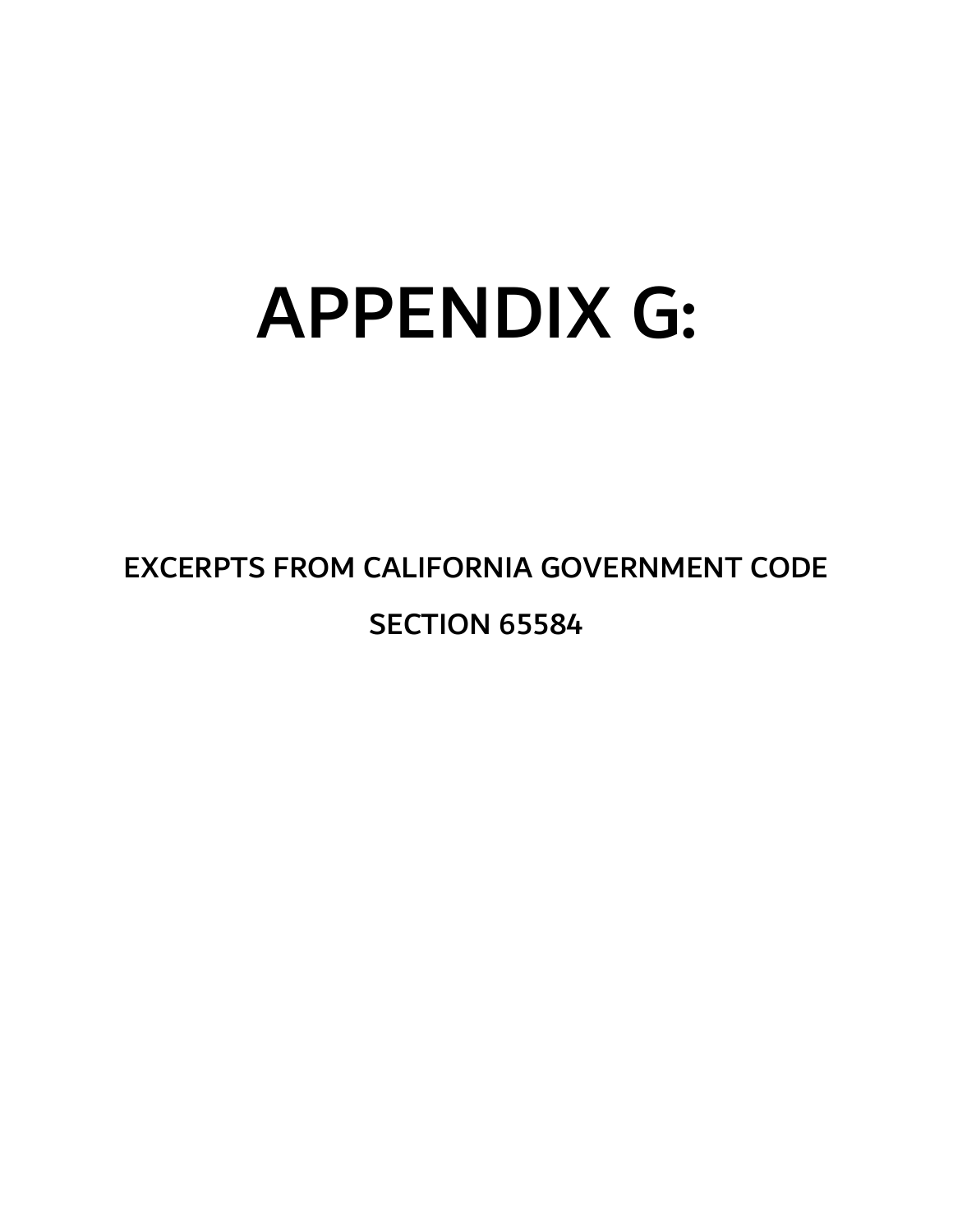#### **GOVERNMENT CODE - GOV TITLE 7. PLANNING AND LAND USE [65000 - 66499.58]**

 *( Heading of Title 7 amended by Stats. 1974, Ch. 1536. )*

#### **DIVISION 1. PLANNING AND ZONING [65000 - 66301]**

 *( Heading of Division 1 added by Stats. 1974, Ch. 1536. )*

#### **CHAPTER 3. Local Planning [65100 - 65763]**

 *( Chapter 3 repealed and added by Stats. 1965, Ch. 1880. )*

### **ARTICLE 10.6. Housing Elements [65580 - 65589.11]**

 *( Article 10.6 added by Stats. 1980, Ch. 1143. )*

#### **65584.**

(a) (1) For the fourth and subsequent revisions of the housing element pursuant to Section 65588, the department shall determine the existing and projected need for housing for each region pursuant to this article. For purposes of subdivision (a) of Section 65583, the share of a city or county of the regional housing need shall include that share of the housing need of persons at all income levels within the area significantly affected by the general plan of the city or county.

(2) It is the intent of the Legislature that cities, counties, and cities and counties should undertake all necessary actions to encourage, promote, and facilitate the development of housing to accommodate the entire regional housing need, and reasonable actions should be taken by local and regional governments to ensure that future housing production meets, at a minimum, the regional housing need established for planning purposes. These actions shall include applicable reforms and incentives in Section 65582.1.

(3) The Legislature finds and declares that insufficient housing in job centers hinders the state's environmental quality and runs counter to the state's environmental goals. In particular, when Californians seeking affordable housing are forced to drive longer distances to work, an increased amount of greenhouse gases and other pollutants is released and puts in jeopardy the achievement of the state's climate goals, as established pursuant to Section 38566 of the Health and Safety Code, and clean air goals.

(b) The department, in consultation with each council of governments, shall determine each region's existing and projected housing need pursuant to Section 65584.01 at least two years prior to the scheduled revision required pursuant to Section 65588. The appropriate council of governments, or for cities and counties without a council of governments, the department, shall adopt a final regional housing need plan that allocates a share of the regional housing need to each city, county, or city and county at least one year prior to the scheduled revision for the region required by Section 65588. The allocation plan prepared by a council of governments shall be prepared pursuant to Sections 65584.04 and 65584.05.

(c) Notwithstanding any other provision of law, the due dates for the determinations of the department or for the council of governments, respectively,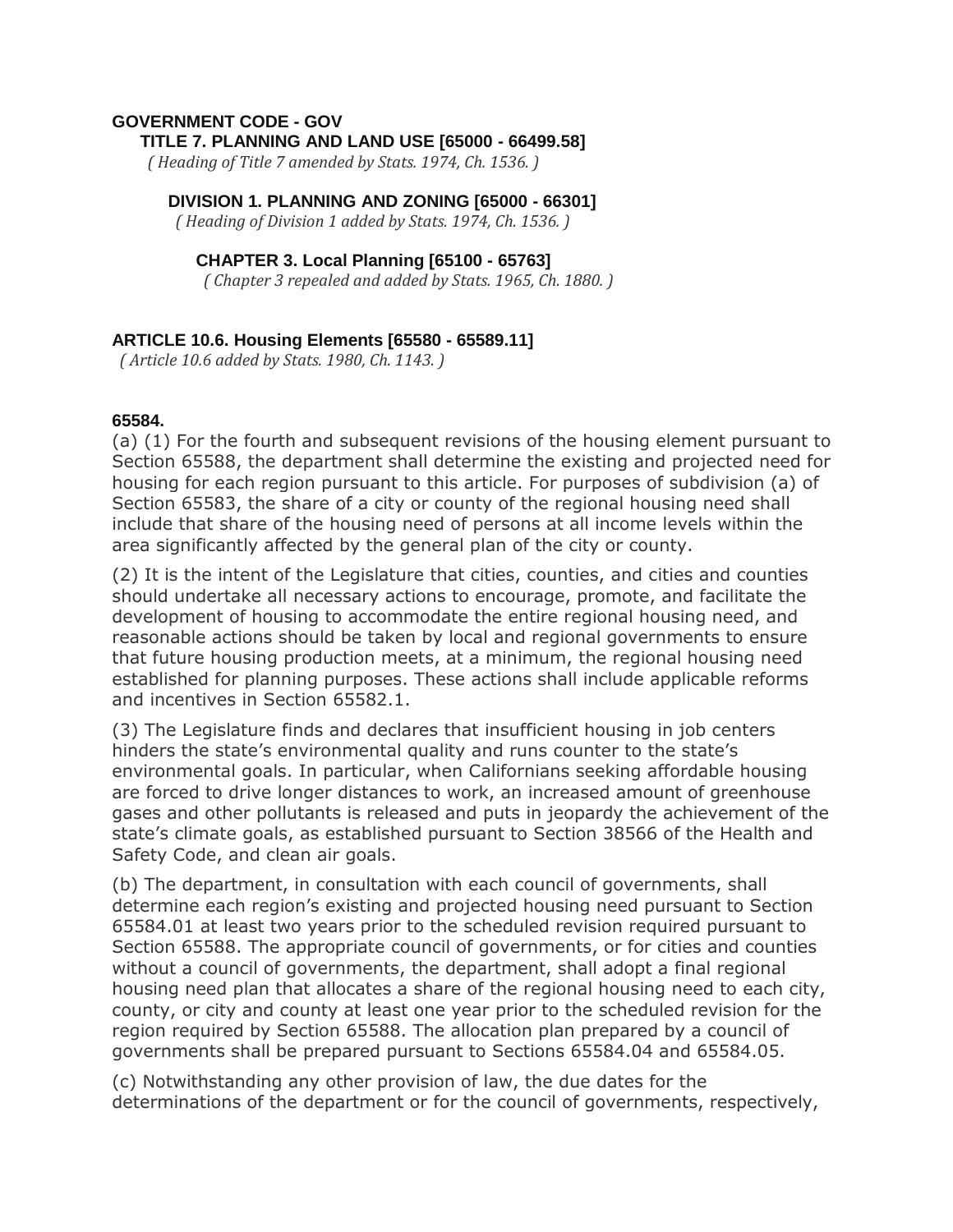regarding the regional housing need may be extended by the department by not more than 60 days if the extension will enable access to more recent critical population or housing data from a pending or recent release of the United States Census Bureau or the Department of Finance. If the due date for the determination of the department or the council of governments is extended for this reason, the department shall extend the corresponding housing element revision deadline pursuant to Section 65588 by not more than 60 days.

(d) The regional housing needs allocation plan shall further all of the following objectives:

(1) Increasing the housing supply and the mix of housing types, tenure, and affordability in all cities and counties within the region in an equitable manner, which shall result in each jurisdiction receiving an allocation of units for low- and very low income households.

(2) Promoting infill development and socioeconomic equity, the protection of environmental and agricultural resources, the encouragement of efficient development patterns, and the achievement of the region's greenhouse gas reductions targets provided by the State Air Resources Board pursuant to Section 65080.

(3) Promoting an improved intraregional relationship between jobs and housing, including an improved balance between the number of low-wage jobs and the number of housing units affordable to low-wage workers in each jurisdiction.

(4) Allocating a lower proportion of housing need to an income category when a jurisdiction already has a disproportionately high share of households in that income category, as compared to the countywide distribution of households in that category from the most recent American Community Survey.

(5) Affirmatively furthering fair housing.

(e) For purposes of this section, "affirmatively furthering fair housing" means taking meaningful actions, in addition to combating discrimination, that overcome patterns of segregation and foster inclusive communities free from barriers that restrict access to opportunity based on protected characteristics. Specifically, affirmatively furthering fair housing means taking meaningful actions that, taken together, address significant disparities in housing needs and in access to opportunity, replacing segregated living patterns with truly integrated and balanced living patterns, transforming racially and ethnically concentrated areas of poverty into areas of opportunity, and fostering and maintaining compliance with civil rights and fair housing laws.

(f) For purposes of this section, "household income levels" are as determined by the department as of the most recent American Community Survey pursuant to the following code sections:

(1) Very low incomes as defined by Section 50105 of the Health and Safety Code.

- (2) Lower incomes, as defined by Section 50079.5 of the Health and Safety Code.
- (3) Moderate incomes, as defined by Section 50093 of the Health and Safety Code.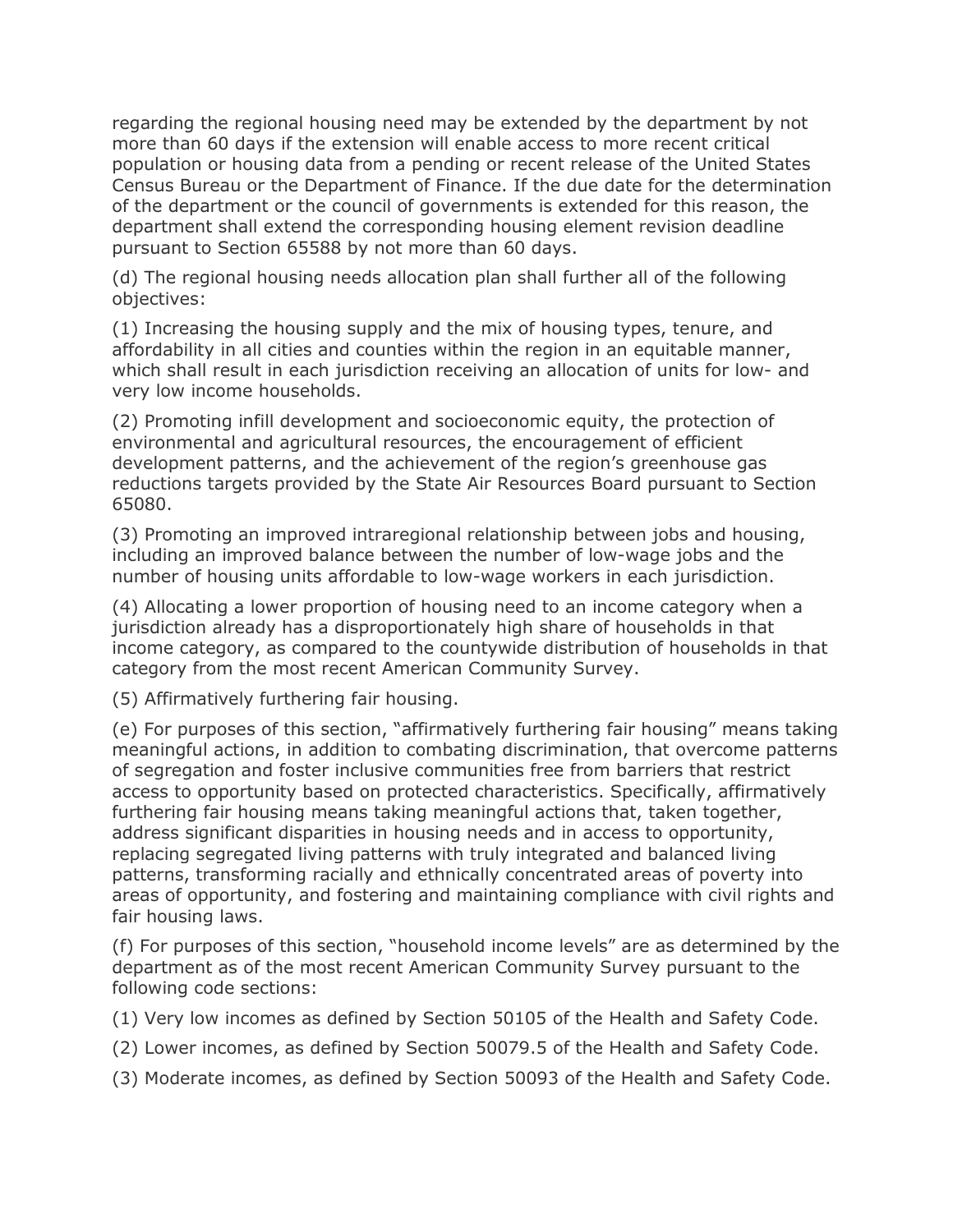(4) Above moderate incomes are those exceeding the moderate-income level of Section 50093 of the Health and Safety Code.

(g) Notwithstanding any other provision of law, determinations made by the department, a council of governments, or a city or county pursuant to this section or Section 65584.01, 65584.02, 65584.03, 65584.04, 65584.05, 65584.06, 65584.07, or 65584.08 are exempt from the California Environmental Quality Act (Division 13 (commencing with Section 21000) of the Public Resources Code).

*(Amended by Stats. 2018, Ch. 989, Sec. 1.5. (AB 1771) Effective January 1, 2019.)*

## **65584.02.**

(a) For the fourth and subsequent revisions of the housing element pursuant to Section 65588, the existing and projected need for housing may be determined for each region by the department as follows, as an alternative to the process pursuant to Section 65584.01:

(1) In a region in which at least one subregion has accepted delegated authority pursuant to Section 65584.03, the region's housing need shall be determined at least 26 months prior to the housing element update deadline pursuant to Section 65588. In a region in which no subregion has accepted delegation pursuant to Section 65584.03, the region's housing need shall be determined at least 24 months prior to the housing element deadline.

(2) At least six months prior to the department's determination of regional housing need pursuant to paragraph (1), a council of governments may request the use of population and household forecast assumptions used in the regional transportation plan. This request shall include all of the following:

(A) Proposed data and assumptions for factors contributing to housing need beyond household growth identified in the forecast. These factors shall include allowance for vacant or replacement units, and may include other adjustment factors.

(B) A proposed planning period that is not longer than the period of time covered by the regional transportation improvement plan or plans of the region pursuant to Section 14527, but a period not less than five years, and not longer than six years.

(C) A comparison between the population and household assumptions used for the Regional Transportation Plan with population and household estimates and projections of the Department of Finance.

(b) The department shall consult with the council of governments regarding requests submitted pursuant to paragraph (2) of subdivision (a). The department may seek advice and consult with the Demographic Research Unit of the Department of Finance, the State Department of Transportation, a representative of a contiguous council of governments, and any other party as deemed necessary. The department may request that the council of governments revise data, assumptions, or methodology to be used for the determination of regional housing need, or may reject the request submitted pursuant to paragraph (2) of subdivision (a). Subsequent to consultation with the council of governments, the department will respond in writing to requests submitted pursuant to paragraph (1) of subdivision (a).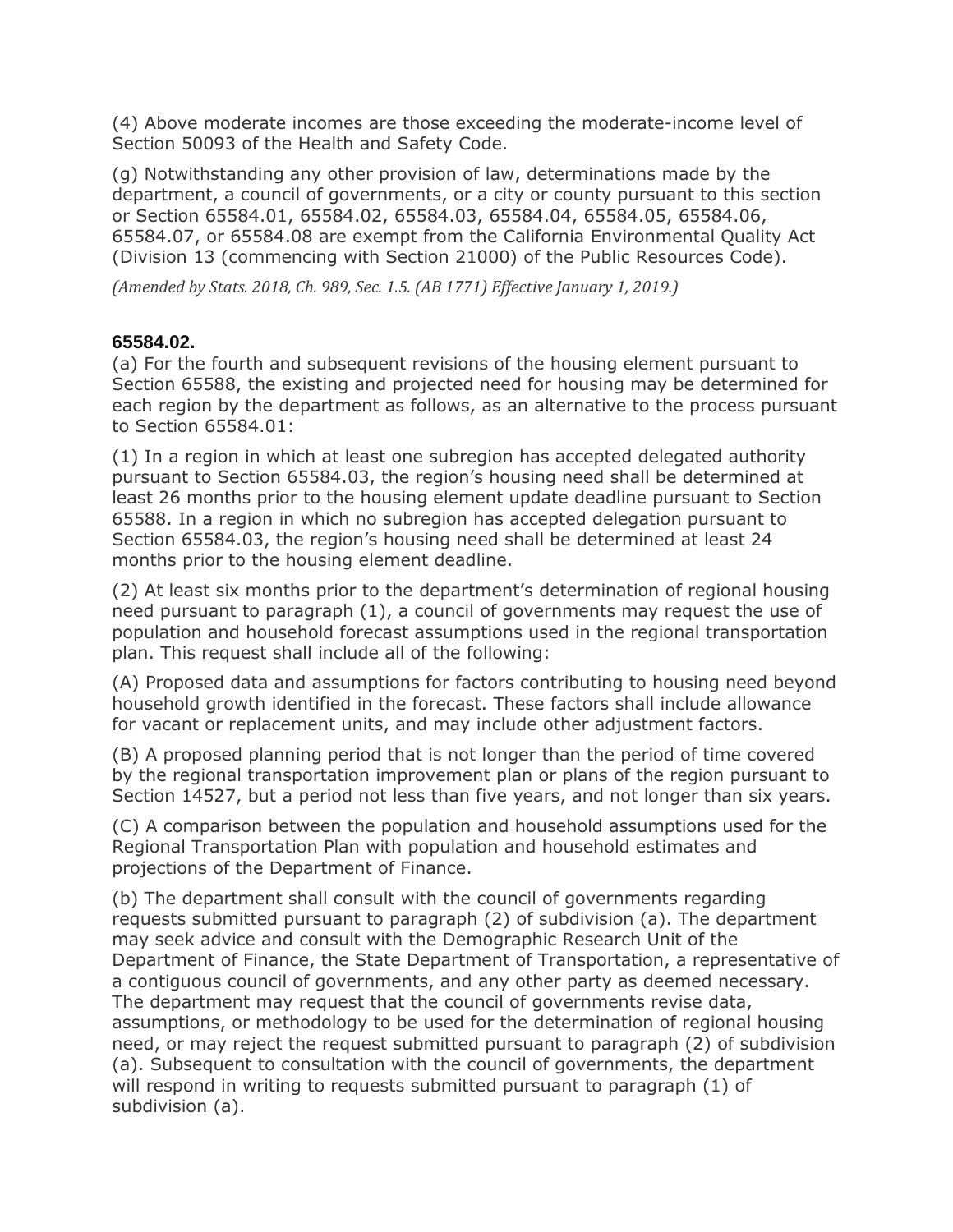(c) If the council of governments does not submit a request pursuant to subdivision (a), or if the department rejects the request of the council of governments, the determination for the region shall be made pursuant to Sections 65584 and 65584.01.

*(Amended by Stats. 2008, Ch. 728, Sec. 9. Effective January 1, 2009.)*

## **65584.03.**

(a) At least 28 months prior to the scheduled housing element update required by Section 65588, at least two or more cities and a county, or counties, may form a subregional entity for the purpose of allocation of the subregion's existing and projected need for housing among its members in accordance with the allocation methodology established pursuant to Section 65584.04. The purpose of establishing a subregion shall be to recognize the community of interest and mutual challenges and opportunities for providing housing within a subregion. A subregion formed pursuant to this section may include a single county and each of the cities in that county or any other combination of geographically contiguous local governments and shall be approved by the adoption of a resolution by each of the local governments in the subregion as well as by the council of governments. All decisions of the subregion shall be approved by vote as provided for in rules adopted by the local governments comprising the subregion or shall be approved by vote of the county or counties, if any, and the majority of the cities with the majority of population within a county or counties.

(b) Upon formation of the subregional entity, the entity shall notify the council of governments of this formation. If the council of governments has not received notification from an eligible subregional entity at least 28 months prior to the scheduled housing element update required by Section 65588, the council of governments shall implement the provisions of Sections 65584 and 65584.04. The delegate subregion and the council of governments shall enter into an agreement that sets forth the process, timing, and other terms and conditions of the delegation of responsibility by the council of governments to the subregion.

(c) At least 25 months prior to the scheduled revision, the council of governments shall determine the share of regional housing need assigned to each delegate subregion. The share or shares allocated to the delegate subregion or subregions by a council of governments shall be in a proportion consistent with the distribution of households assumed for the comparable time period of the applicable regional transportation plan. Prior to allocating the regional housing needs to any delegate subregion or subregions, the council of governments shall hold at least one public hearing, and may consider requests for revision of the proposed allocation to a subregion. If a proposed revision is rejected, the council of governments shall respond with a written explanation of why the proposed revised share has not been accepted.

(d) Each delegate subregion shall fully allocate its share of the regional housing need to local governments within its subregion. If a delegate subregion fails to complete the regional housing need allocation process among its member jurisdictions in a manner consistent with this article and with the delegation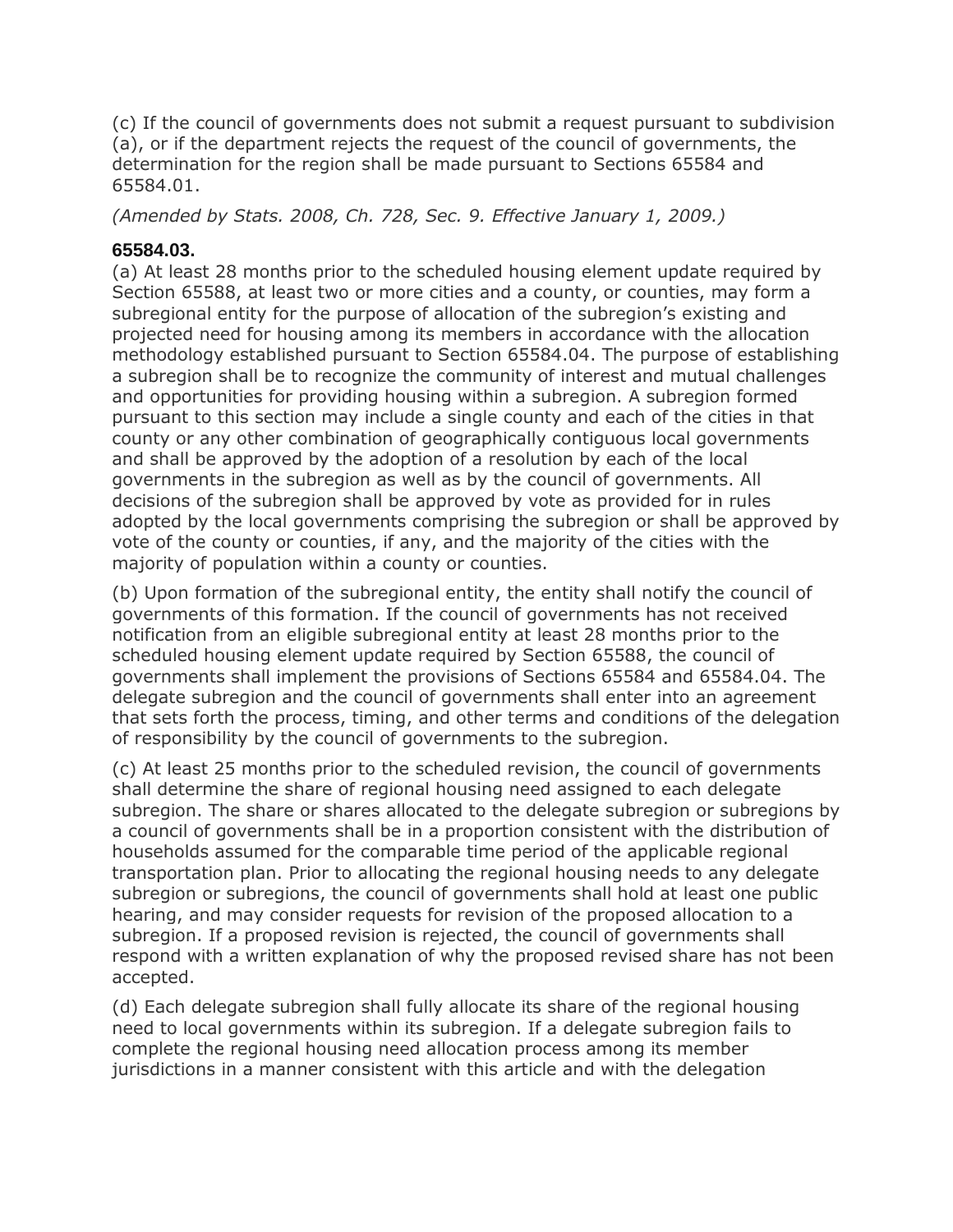agreement between the subregion and the council of governments, the allocations to member jurisdictions shall be made by the council of governments.

*(Added by Stats. 2004, Ch. 696, Sec. 6. Effective January 1, 2005.)*

## **65584.04.**

(a) At least two years before a scheduled revision required by Section 65588, each council of governments, or delegate subregion as applicable, shall develop, in consultation with the department, a proposed methodology for distributing the existing and projected regional housing need to cities, counties, and cities and counties within the region or within the subregion, where applicable pursuant to this section. The methodology shall further the objectives listed in subdivision (d) of Section 65584.

(b) (1) No more than six months before the development of a proposed methodology for distributing the existing and projected housing need, each council of governments shall survey each of its member jurisdictions to request, at a minimum, information regarding the factors listed in subdivision (e) that will allow the development of a methodology based upon the factors established in subdivision (e).

(2) With respect to the objective in paragraph (5) of subdivision (d) of Section 65584, the survey shall review and compile information that will allow the development of a methodology based upon the issues, strategies, and actions that are included, as available, in an Analysis of Impediments to Fair Housing Choice or an Assessment of Fair Housing completed by any city or county or the department that covers communities within the area served by the council of governments, and in housing elements adopted pursuant to this article by cities and counties within the area served by the council of governments.

(3) The council of governments shall seek to obtain the information in a manner and format that is comparable throughout the region and utilize readily available data to the extent possible.

(4) The information provided by a local government pursuant to this section shall be used, to the extent possible, by the council of governments, or delegate subregion as applicable, as source information for the methodology developed pursuant to this section. The survey shall state that none of the information received may be used as a basis for reducing the total housing need established for the region pursuant to Section 65584.01.

(5) If the council of governments fails to conduct a survey pursuant to this subdivision, a city, county, or city and county may submit information related to the items listed in subdivision (e) before the public comment period provided for in subdivision (d).

(c) The council of governments shall electronically report the results of the survey of fair housing issues, strategies, and actions compiled pursuant to paragraph (2) of subdivision (b). The report shall describe common themes and effective strategies employed by cities and counties within the area served by the council of governments, including common themes and effective strategies around avoiding the displacement of lower income households. The council of governments shall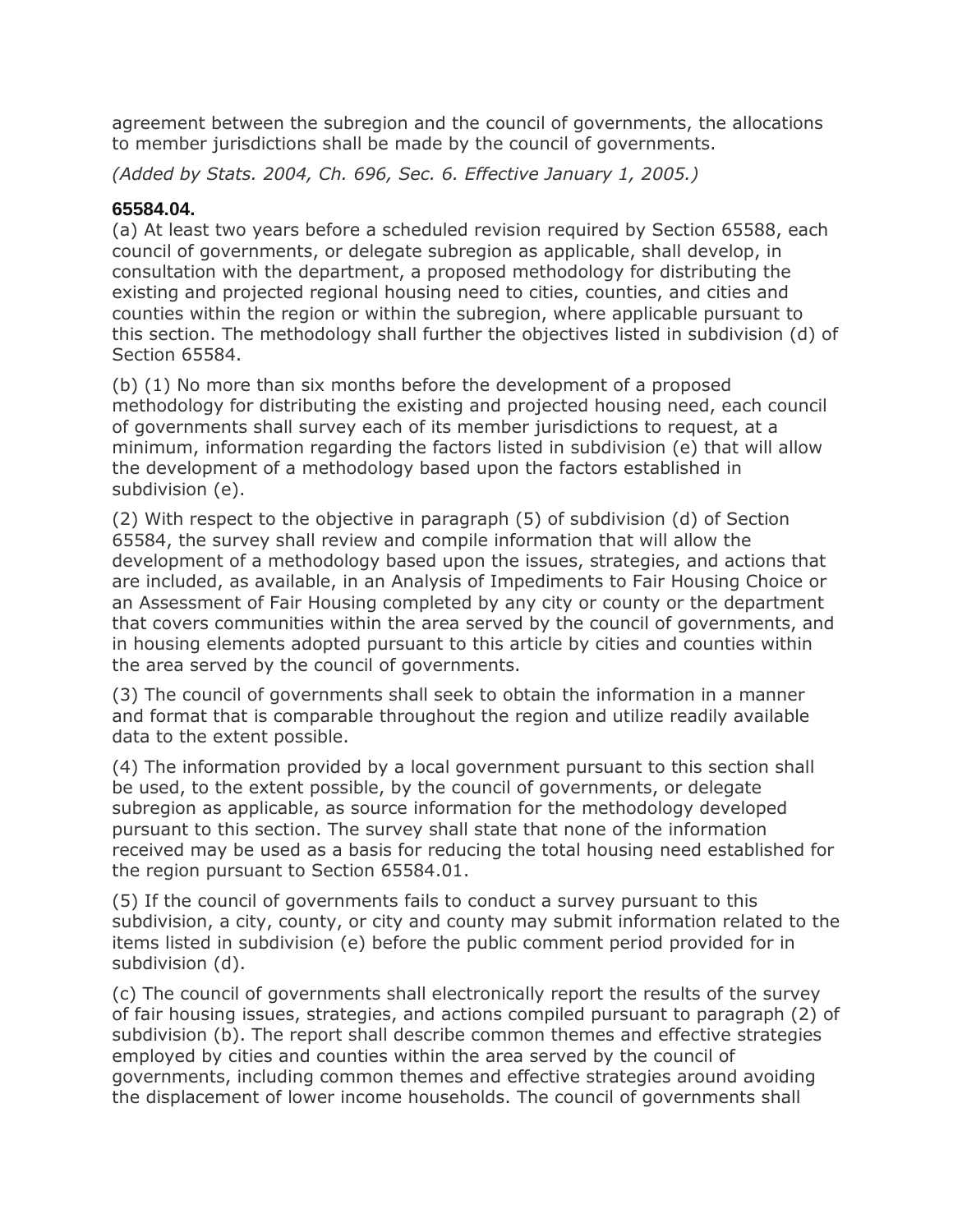also identify significant barriers to affirmatively furthering fair housing at the regional level and may recommend strategies or actions to overcome those barriers. A council of governments or metropolitan planning organization, as appropriate, may use this information for any other purpose, including publication within a regional transportation plan adopted pursuant to Section 65080 or to inform the land use assumptions that are applied in the development of a regional transportation plan.

(d) Public participation and access shall be required in the development of the methodology and in the process of drafting and adoption of the allocation of the regional housing needs. Participation by organizations other than local jurisdictions and councils of governments shall be solicited in a diligent effort to achieve public participation of all economic segments of the community as well as members of protected classes under Section 12955. The proposed methodology, along with any relevant underlying data and assumptions, an explanation of how information about local government conditions gathered pursuant to subdivision (b) has been used to develop the proposed methodology, how each of the factors listed in subdivision (e) is incorporated into the methodology, and how the proposed methodology furthers the objectives listed in subdivision (e) of Section 65584, shall be distributed to all cities, counties, any subregions, and members of the public who have made a written or electronic request for the proposed methodology and published on the council of governments', or delegate subregion's, internet website. The council of governments, or delegate subregion, as applicable, shall conduct at least one public hearing to receive oral and written comments on the proposed methodology.

(e) To the extent that sufficient data is available from local governments pursuant to subdivision (b) or other sources, each council of governments, or delegate subregion as applicable, shall include the following factors to develop the methodology that allocates regional housing needs:

(1) Each member jurisdiction's existing and projected jobs and housing relationship. This shall include an estimate based on readily available data on the number of lowwage jobs within the jurisdiction and how many housing units within the jurisdiction are affordable to low-wage workers as well as an estimate based on readily available data, of projected job growth and projected household growth by income level within each member jurisdiction during the planning period.

(2) The opportunities and constraints to development of additional housing in each member jurisdiction, including all of the following:

(A) Lack of capacity for sewer or water service due to federal or state laws, regulations or regulatory actions, or supply and distribution decisions made by a sewer or water service provider other than the local jurisdiction that preclude the jurisdiction from providing necessary infrastructure for additional development during the planning period.

(B) The availability of land suitable for urban development or for conversion to residential use, the availability of underutilized land, and opportunities for infill development and increased residential densities. The council of governments may not limit its consideration of suitable housing sites or land suitable for urban development to existing zoning ordinances and land use restrictions of a locality,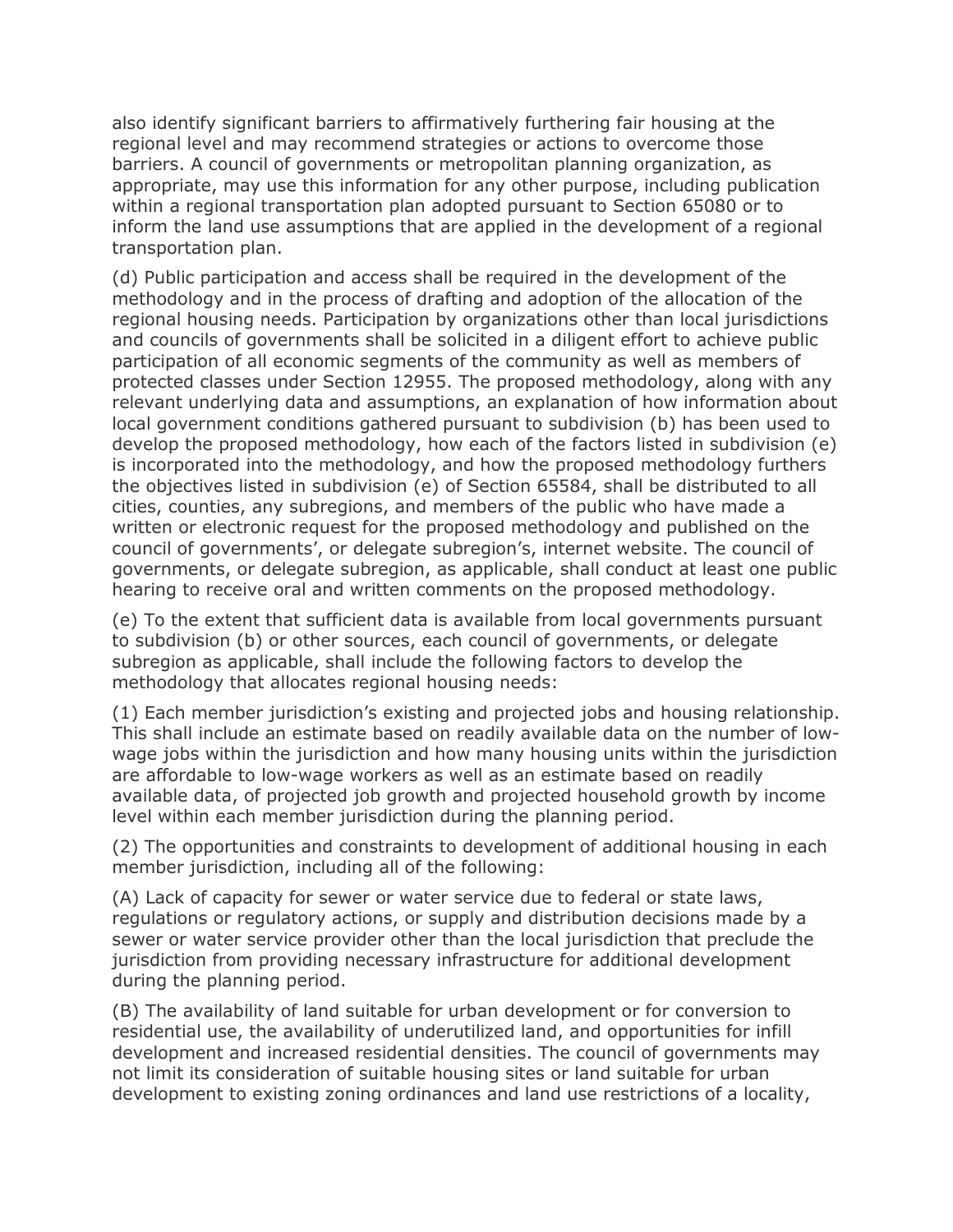but shall consider the potential for increased residential development under alternative zoning ordinances and land use restrictions. The determination of available land suitable for urban development may exclude lands where the Federal Emergency Management Agency (FEMA) or the Department of Water Resources has determined that the flood management infrastructure designed to protect that land is not adequate to avoid the risk of flooding.

(C) Lands preserved or protected from urban development under existing federal or state programs, or both, designed to protect open space, farmland, environmental habitats, and natural resources on a long-term basis, including land zoned or designated for agricultural protection or preservation that is subject to a local ballot measure that was approved by the voters of that jurisdiction that prohibits or restricts conversion to nonagricultural uses.

(D) County policies to preserve prime agricultural land, as defined pursuant to Section 56064, within an unincorporated area and land within an unincorporated area zoned or designated for agricultural protection or preservation that is subject to a local ballot measure that was approved by the voters of that jurisdiction that prohibits or restricts its conversion to nonagricultural uses.

(3) The distribution of household growth assumed for purposes of a comparable period of regional transportation plans and opportunities to maximize the use of public transportation and existing transportation infrastructure.

(4) Agreements between a county and cities in a county to direct growth toward incorporated areas of the county and land within an unincorporated area zoned or designated for agricultural protection or preservation that is subject to a local ballot measure that was approved by the voters of the jurisdiction that prohibits or restricts conversion to nonagricultural uses.

(5) The loss of units contained in assisted housing developments, as defined in paragraph (9) of subdivision (a) of Section 65583, that changed to non-low-income use through mortgage prepayment, subsidy contract expirations, or termination of use restrictions.

(6) The percentage of existing households at each of the income levels listed in subdivision (e) of Section 65584 that are paying more than 30 percent and more than 50 percent of their income in rent.

(7) The rate of overcrowding.

(8) The housing needs of farmworkers.

(9) The housing needs generated by the presence of a private university or a campus of the California State University or the University of California within any member jurisdiction.

(10) The housing needs of individuals and families experiencing homelessness. If a council of governments has surveyed each of its member jurisdictions pursuant to subdivision (b) on or before January 1, 2020, this paragraph shall apply only to the development of methodologies for the seventh and subsequent revisions of the housing element.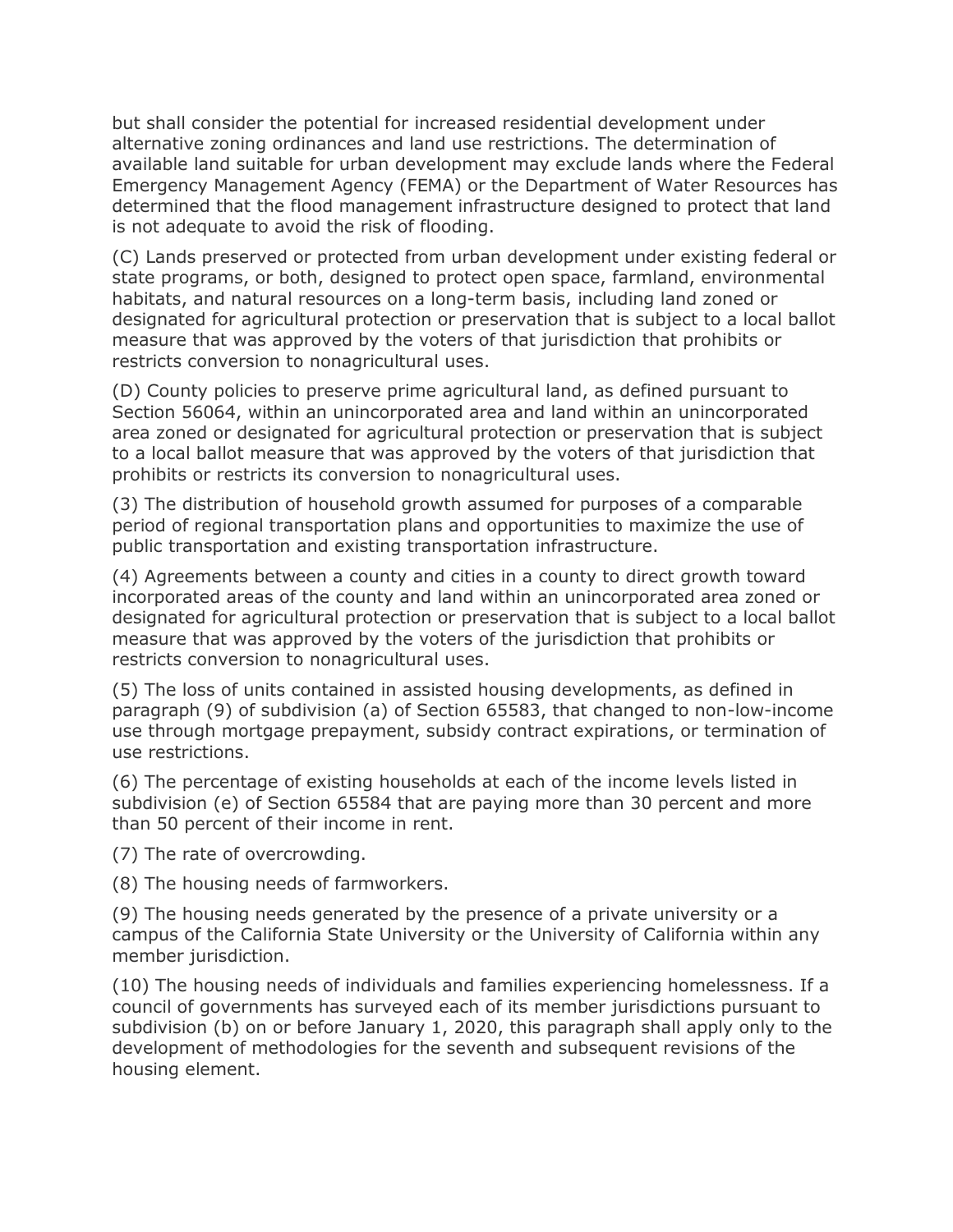(11) The loss of units during a state of emergency that was declared by the Governor pursuant to the California Emergency Services Act (Chapter 7 (commencing with Section 8550) of Division 1 of Title 2), during the planning period immediately preceding the relevant revision pursuant to Section 65588 that have yet to be rebuilt or replaced at the time of the analysis.

(12) The region's greenhouse gas emissions targets provided by the State Air Resources Board pursuant to Section 65080.

(13) Any other factors adopted by the council of governments, that further the objectives listed in subdivision (d) of Section 65584, provided that the council of governments specifies which of the objectives each additional factor is necessary to further. The council of governments may include additional factors unrelated to furthering the objectives listed in subdivision (d) of Section 65584 so long as the additional factors do not undermine the objectives listed in subdivision (d) of Section 65584 and are applied equally across all household income levels as described in subdivision (f) of Section 65584 and the council of governments makes a finding that the factor is necessary to address significant health and safety conditions.

(f) The council of governments, or delegate subregion, as applicable, shall explain in writing how each of the factors described in subdivision (e) was incorporated into the methodology and how the methodology furthers the objectives listed in subdivision (d) of Section 65584. The methodology may include numerical weighting. This information, and any other supporting materials used in determining the methodology, shall be posted on the council of governments', or delegate subregion's, internet website.

(g) The following criteria shall not be a justification for a determination or a reduction in a jurisdiction's share of the regional housing need:

(1) Any ordinance, policy, voter-approved measure, or standard of a city or county that directly or indirectly limits the number of residential building permits issued by a city or county.

(2) Prior underproduction of housing in a city or county from the previous regional housing need allocation, as determined by each jurisdiction's annual production report submitted pursuant to subparagraph (H) of paragraph (2) of subdivision (a) of Section 65400.

(3) Stable population numbers in a city or county from the previous regional housing needs cycle.

(h) Following the conclusion of the public comment period described in subdivision (d) on the proposed allocation methodology, and after making any revisions deemed appropriate by the council of governments, or delegate subregion, as applicable, as a result of comments received during the public comment period, and as a result of consultation with the department, each council of governments, or delegate subregion, as applicable, shall publish a draft allocation methodology on its internet website and submit the draft allocation methodology, along with the information required pursuant to subdivision (e), to the department.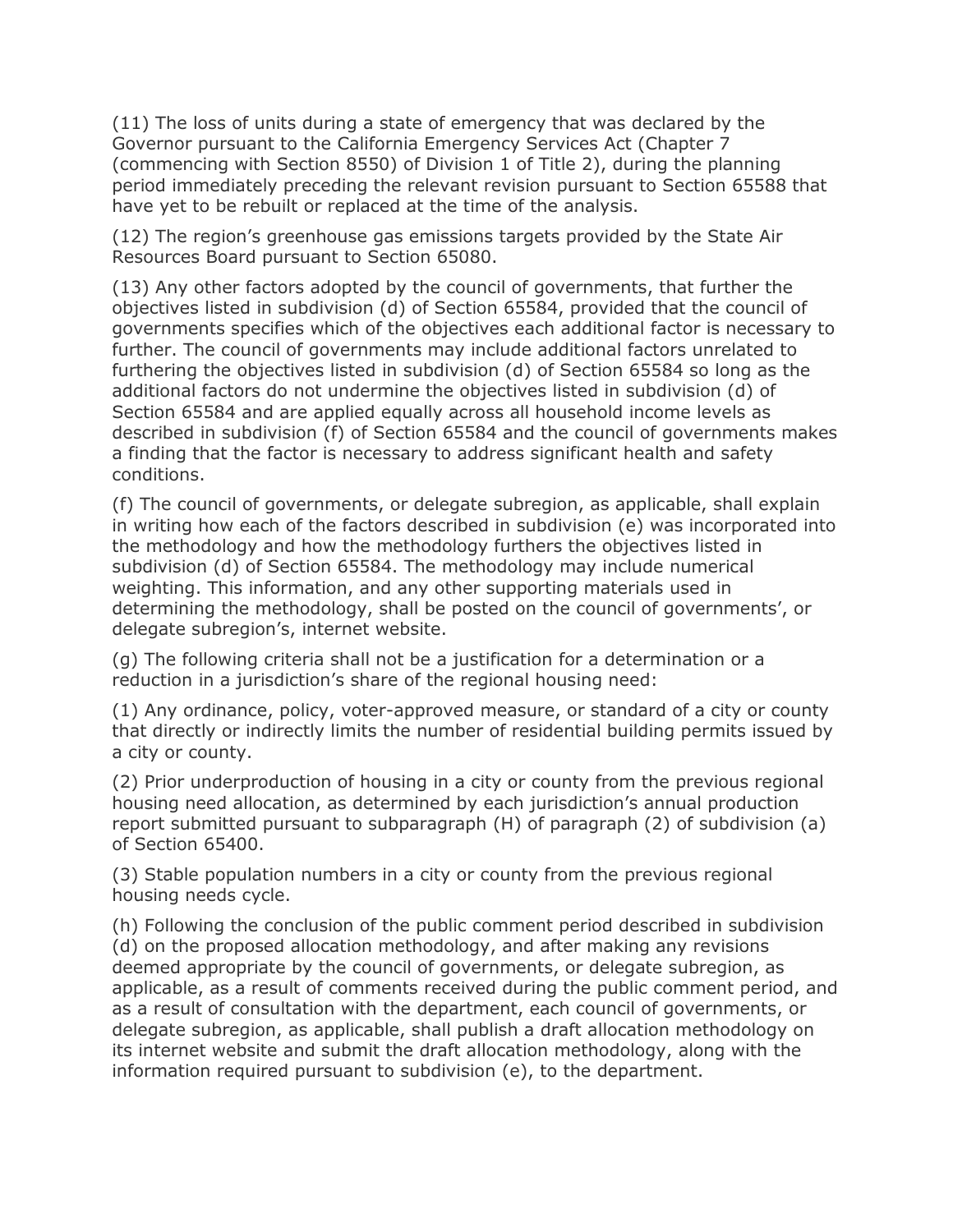(i) Within 60 days, the department shall review the draft allocation methodology and report its written findings to the council of governments, or delegate subregion, as applicable. In its written findings the department shall determine whether the methodology furthers the objectives listed in subdivision (d) of Section 65584. If the department determines that the methodology is not consistent with subdivision (d) of Section 65584, the council of governments, or delegate subregion, as applicable, shall take one of the following actions:

(1) Revise the methodology to further the objectives listed in subdivision (d) of Section 65584 and adopt a final regional, or subregional, housing need allocation methodology.

(2) Adopt the regional, or subregional, housing need allocation methodology without revisions and include within its resolution of adoption findings, supported by substantial evidence, as to why the council of governments, or delegate subregion, believes that the methodology furthers the objectives listed in subdivision (d) of Section 65584 despite the findings of the department.

(j) If the department's findings are not available within the time limits set by subdivision (i), the council of governments, or delegate subregion, may act without them.

(k) Upon either action pursuant to subdivision (i), the council of governments, or delegate subregion, shall provide notice of the adoption of the methodology to the jurisdictions within the region, or delegate subregion, as applicable, and to the department, and shall publish the adopted allocation methodology, along with its resolution and any adopted written findings, on its internet website.

(l) The department may, within 90 days, review the adopted methodology and report its findings to the council of governments, or delegate subregion.

(m) (1) It is the intent of the Legislature that housing planning be coordinated and integrated with the regional transportation plan. To achieve this goal, the allocation plan shall allocate housing units within the region consistent with the development pattern included in the sustainable communities strategy.

(2) The final allocation plan shall ensure that the total regional housing need, by income category, as determined under Section 65584, is maintained, and that each jurisdiction in the region receive an allocation of units for low- and very low income households.

(3) The resolution approving the final housing need allocation plan shall demonstrate that the plan is consistent with the sustainable communities strategy in the regional transportation plan and furthers the objectives listed in subdivision (d) of Section 65584.

*(Amended (as amended by Stats. 2018, Ch. 990, Sec. 3.7) by Stats. 2019, Ch. 335, Sec. 4. (AB 139) Effective January 1, 2020.)*

## **65584.05.**

(a) At least one and one-half years before the scheduled revision required by Section 65588, each council of governments and delegate subregion, as applicable, shall distribute a draft allocation of regional housing needs to each local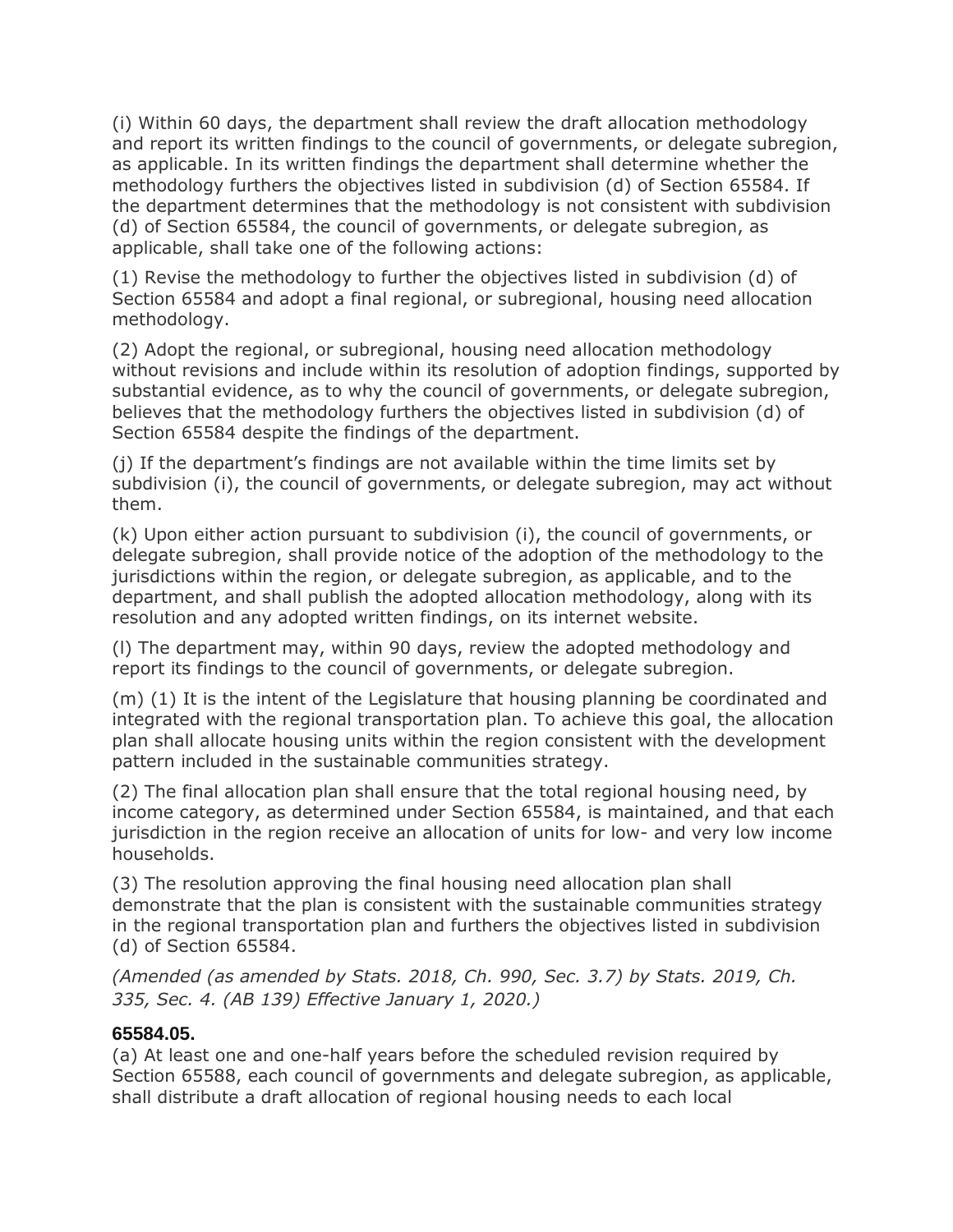government in the region or subregion, where applicable, and the department, based on the methodology adopted pursuant to Section 65584.04 and shall publish the draft allocation on its internet website. The draft allocation shall include the underlying data and methodology on which the allocation is based, and a statement as to how it furthers the objectives listed in subdivision (d) of Section 65584. It is the intent of the Legislature that the draft allocation should be distributed before the completion of the update of the applicable regional transportation plan. The draft allocation shall distribute to localities and subregions, if any, within the region the entire regional housing need determined pursuant to Section 65584.01 or within subregions, as applicable, the subregion's entire share of the regional housing need determined pursuant to Section 65584.03.

(b) Within 45 days following receipt of the draft allocation, a local government within the region or the delegate subregion, as applicable, or the department may appeal to the council of governments or the delegate subregion for a revision of the share of the regional housing need proposed to be allocated to one or more local governments. Appeals shall be based upon comparable data available for all affected jurisdictions and accepted planning methodology, and supported by adequate documentation, and shall include a statement as to why the revision is necessary to further the intent of the objectives listed in subdivision (d) of Section 65584. An appeal pursuant to this subdivision shall be consistent with, and not to the detriment of, the development pattern in an applicable sustainable communities strategy developed pursuant to paragraph (2) of subdivision (b) of Section 65080. Appeals shall be limited to any of the following circumstances:

(1) The council of governments or delegate subregion, as applicable, failed to adequately consider the information submitted pursuant to subdivision (b) of Section 65584.04.

(2) The council of governments or delegate subregion, as applicable, failed to determine the share of the regional housing need in accordance with the information described in, and the methodology established pursuant to, Section 65584.04, and in a manner that furthers, and does not undermine, the intent of the objectives listed in subdivision (d) of Section 65584.

(3) A significant and unforeseen change in circumstances has occurred in the local jurisdiction or jurisdictions that merits a revision of the information submitted pursuant to subdivision (b) of Section 65584.04. Appeals on this basis shall only be made by the jurisdiction or jurisdictions where the change in circumstances has occurred.

(c) At the close of the period for filing appeals pursuant to subdivision (b), the council of governments or delegate subregion, as applicable, shall notify all other local governments within the region or delegate subregion and the department of all appeals and shall make all materials submitted in support of each appeal available on a publicly available internet website. Local governments and the department may, within 45 days, comment on one or more appeals. If no appeals are filed, the draft allocation shall be issued as the proposed final allocation plan pursuant to paragraph (2) of subdivision (e).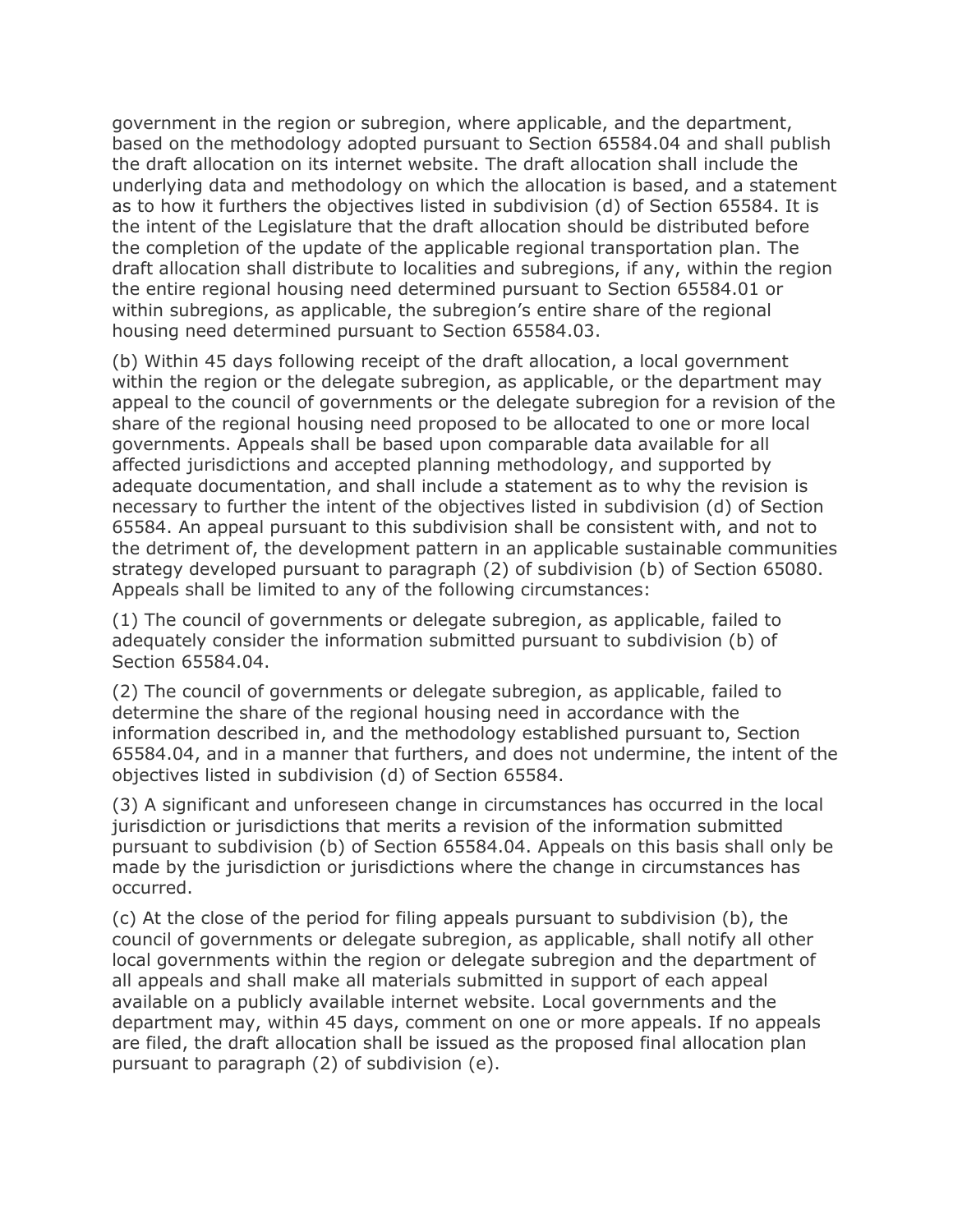(d) No later than 30 days after the close of the comment period, and after providing all local governments within the region or delegate subregion, as applicable, at least 21 days prior notice, the council of governments or delegate subregion shall conduct one public hearing to consider all appeals filed pursuant to subdivision (b) and all comments received pursuant to subdivision (c).

(e) No later than 45 days after the public hearing pursuant to subdivision (d), the council of governments or delegate subregion, as applicable, shall do both of the following:

(1) Make a final determination that either accepts, rejects, or modifies each appeal for a revised share filed pursuant to subdivision (b). Final determinations shall be based upon the information and methodology described in Section 65584.04 and whether the revision is necessary to further the objectives listed in subdivision (d) of Section 65584. The final determination shall be in writing and shall include written findings as to how the determination is consistent with this article. The final determination on an appeal may require the council of governments or delegate subregion, as applicable, to adjust the share of the regional housing need allocated to one or more local governments that are not the subject of an appeal.

(2) Issue a proposed final allocation plan.

(f) In the proposed final allocation plan, the council of governments or delegate subregion, as applicable, shall adjust allocations to local governments based upon the results of the appeals process. If the adjustments total 7 percent or less of the regional housing need determined pursuant to Section 65584.01, or, as applicable, total 7 percent or less of the subregion's share of the regional housing need as determined pursuant to Section 65584.03, then the council of governments or delegate subregion, as applicable, shall distribute the adjustments proportionally to all local governments. If the adjustments total more than 7 percent of the regional housing need, then the council of governments or delegate subregion, as applicable, shall develop a methodology to distribute the amount greater than the 7 percent to local governments. The total distribution of housing need shall not equal less than the regional housing need, as determined pursuant to Section 65584.01, nor shall the subregional distribution of housing need equal less than its share of the regional housing need as determined pursuant to Section 65584.03.

(g) Within 45 days after the issuance of the proposed final allocation plan by the council of governments and each delegate subregion, as applicable, the council of governments shall hold a public hearing to adopt a final allocation plan. To the extent that the final allocation plan fully allocates the regional share of statewide housing need, as determined pursuant to Section 65584.01 and has taken into account all appeals, the council of governments shall have final authority to determine the distribution of the region's existing and projected housing need as determined pursuant to Section 65584.01. The council of governments shall submit its final allocation plan to the department within three days of adoption. Within 30 days after the department's receipt of the final allocation plan adopted by the council of governments, the department shall determine if the final allocation plan is consistent with the existing and projected housing need for the region, as determined pursuant to Section 65584.01. The department may revise the determination of the council of governments if necessary to obtain this consistency.